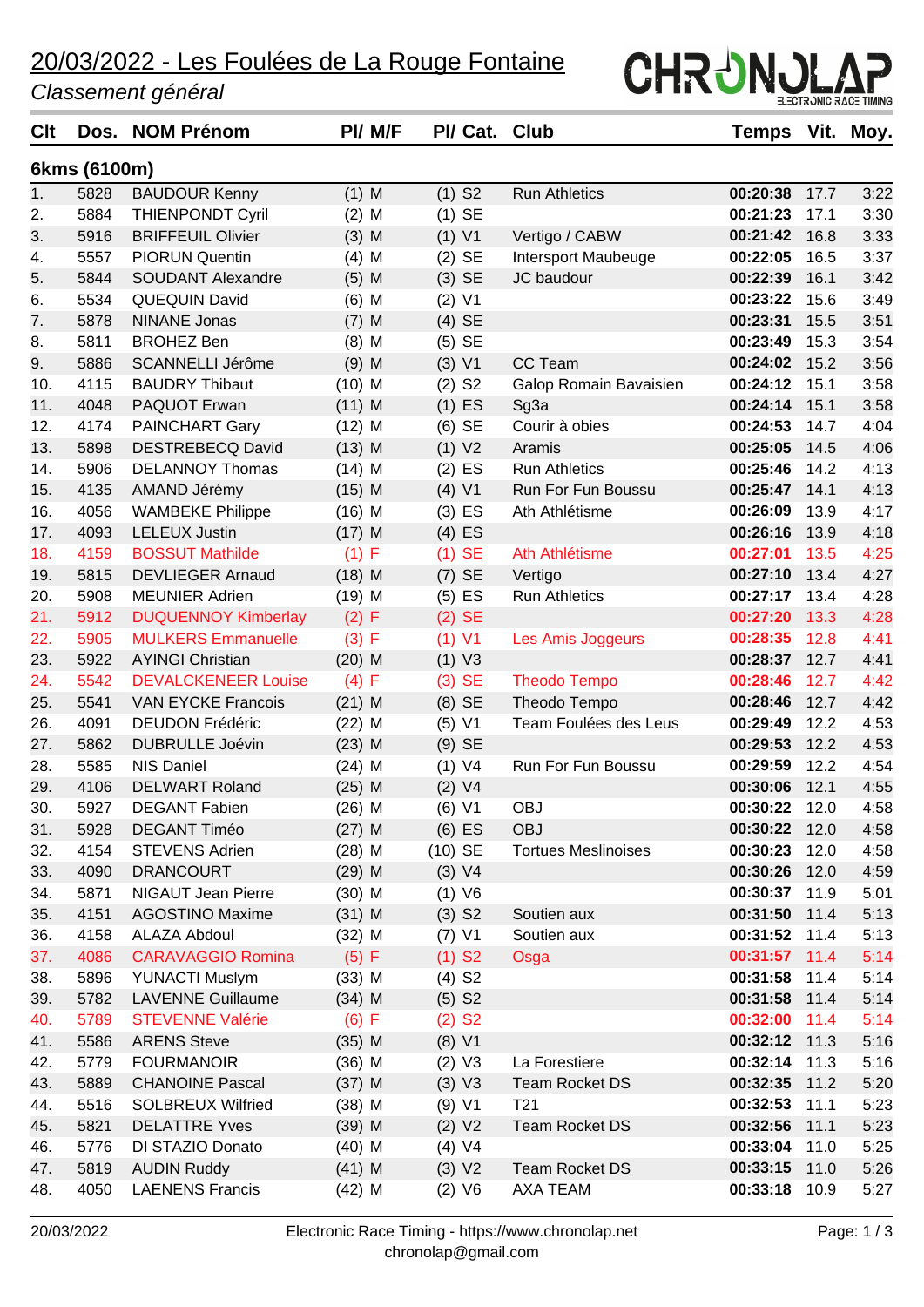# 20/03/2022 - Les Foulées de La Rouge Fontaine

### *Classement général*



| <b>C</b> It | Dos. | <b>NOM Prénom</b>          | PI/ M/F  | PI/ Cat.             | <b>Club</b>                    | Temps    | Vit. | Moy. |
|-------------|------|----------------------------|----------|----------------------|--------------------------------|----------|------|------|
| 49.         | 5869 | PORCO Filippo              | $(43)$ M | (4) V2               |                                | 00:33:23 | 10.9 | 5:28 |
| 50.         | 5914 | <b>GALLEZ Laurent</b>      | $(44)$ M | (10) V1              | Step and Run                   | 00:33:47 | 10.8 | 5:32 |
| 51.         | 5867 | ROUSSEAUX Sabrina          | (7) F    | (1) V2               |                                | 00:34:03 | 10.7 | 5:34 |
| 52.         | 4190 | CONTINO José               | $(45)$ M | (11) V1              |                                | 00:34:10 | 10.7 | 5:35 |
| 53.         | 5547 | <b>HARIM Illyas</b>        | $(46)$ M | $(7)$ ES             |                                | 00:34:11 | 10.7 | 5:36 |
| 54.         | 5532 | <b>DANNEAU Laura</b>       | (8) F    | $(3)$ S <sub>2</sub> | Vertigo                        | 00:34:12 | 10.7 | 5:36 |
| 55.         | 5577 | <b>JANSSENS Roland</b>     | $(47)$ M | (5) V4               | <b>Tortues Meslinoises</b>     | 00:35:03 | 10.4 | 5:44 |
| 56.         | 4089 | <b>DRANCOURT Monique</b>   | (9) F    | (1) V3               |                                | 00:35:08 | 10.4 | 5:45 |
| 57.         | 5598 | <b>BEAU Christian</b>      | $(48)$ M | (3) V6               | Ercies Run                     | 00:35:27 | 10.3 | 5:48 |
| 58.         | 4189 | <b>TUMERELLE Nicolas</b>   | $(49)$ M | $(12)$ V1            |                                | 00:35:28 | 10.3 | 5:48 |
| 59.         | 4191 | SUCCITTI Jonathan          | $(50)$ M | (13) V1              |                                | 00:35:43 | 10.2 | 5:51 |
| 60.         | 5580 | <b>DELEU Karin</b>         | (10) F   | $(4)$ S <sub>2</sub> | Vertigo                        | 00:35:49 | 10.2 | 5:52 |
| 61.         | 4171 | <b>CLOET Emeline</b>       | (11) F   | $(4)$ SE             |                                | 00:35:56 | 10.1 | 5:53 |
| 62.         | 5515 | <b>BUYS Johan</b>          | $(51)$ M | $(14)$ V1            | T <sub>21</sub>                | 00:36:05 | 10.1 | 5:54 |
| 63.         | 4112 | <b>CAEIRO Graca</b>        | (12) F   | $(2)$ V1             | <b>Galop Romain Bavaisien</b>  | 00:36:06 | 10.1 | 5:54 |
| 64.         | 4176 | <b>VANHOLE Martina</b>     | $(13)$ F | $(1)$ ES             | Ath                            | 00:36:06 | 10.1 | 5:54 |
| 65.         | 4168 | <b>ABED Sarah</b>          | (14) F   | $(2)$ ES             | <b>Ath AthetismeBPM</b>        | 00:36:06 | 10.1 | 5:55 |
| 66.         | 5579 | <b>DAIDOU Fatima</b>       | (15) F   | (2) V3               | <b>Tortues Meslinoises</b>     | 00:36:12 | 10.1 | 5:55 |
| 67.         | 4188 | <b>DELSAUX Sébastien</b>   | $(52)$ M | (15) V1              |                                | 00:36:22 | 10.0 | 5:57 |
| 68.         | 4083 | <b>LIÉGEOIS Laurence</b>   | (16) F   | (2) V2               | <b>Les Tortues Meslinoises</b> | 00:36:26 | 10.0 | 5:58 |
| 69.         | 4080 | <b>BOISDEQUIN Philippe</b> | $(53)$ M | (6) V4               | <b>Tortues Meslinoises</b>     | 00:36:28 | 10.0 | 5:58 |
| 70.         | 4092 | <b>DEUDON Emma</b>         | (17) F   | $(3)$ ES             | Team Foulées des Leus          | 00:37:08 | 9.8  | 6:05 |
| 71.         | 5790 | <b>MANTEL Grégory</b>      | $(54)$ M | $(6)$ S <sub>2</sub> |                                | 00:37:17 | 9.8  | 6:06 |
| 72.         | 5792 | <b>BRUYÈRE Léonie</b>      | (18) F   | $(4)$ ES             |                                | 00:37:27 | 9.7  | 6:08 |
| 73.         | 5517 | <b>URBAIN Dany</b>         | $(55)$ M | (5) V2               |                                | 00:37:36 | 9.7  | 6:09 |
| 74.         | 4055 | MASTROMARINO Antonio       | $(56)$ M | (1) V5               | jc baudour                     | 00:38:13 | 9.5  | 6:15 |
| 75.         | 4167 | <b>MASTROGIOVANNI</b>      | $(57)$ M | $(7)$ S <sub>2</sub> |                                | 00:38:13 | 9.5  | 6:15 |
| 76.         | 5824 | <b>MEURET Anne-Cécile</b>  | (19) F   | (3) V3               |                                | 00:38:18 | 9.5  | 6:16 |
| 77.         | 4130 | <b>STIÉVENART Séverine</b> | $(20)$ F | (3) V1               | <b>Step and Run</b>            | 00:38:21 | 9.5  | 6:17 |
| 78.         | 5840 | <b>JUNGST Céline</b>       | $(21)$ F | $(5)$ S <sub>2</sub> | Vertigo                        | 00:38:22 | 9.5  | 6:17 |
| 79.         | 4064 | <b>LAMBRET Christelle</b>  | (22) F   | (4) V1               | <b>Theodo Tempo</b>            | 00:38:23 | 9.5  | 6:17 |
| 80.         | 4046 | <b>GUERRA FERNANDEZ</b>    | $(58)$ M | $(8)$ S <sub>2</sub> | Team Michetti                  | 00:38:47 | 9.4  | 6:21 |
| 81.         | 5825 | <b>WIELEMANS Mélanie</b>   | (23) F   | (5) V1               | <b>Theodo Tempo</b>            | 00:38:55 | 9.4  | 6:22 |
| 82.         | 5791 | <b>DELL'AQUILA Melissa</b> | (24) F   | $(6)$ S <sub>2</sub> |                                | 00:39:30 | 9.2  | 6:28 |
| 83.         | 5852 | <b>ARRAHANI Rachida</b>    | (25) F   | (6) V1               | <b>OBJ</b>                     | 00:39:35 | 9.2  | 6:29 |
| 84.         | 4037 | <b>DEGLÉ Steve</b>         | $(59)$ M | (16) V1              |                                | 00:39:37 | 9.2  | 6:29 |
| 85.         | 4079 | <b>LERAT Josiane</b>       | $(26)$ F | $(1)$ A5             | Happy Jog' Team                | 00:39:53 | 9.1  | 6:32 |
| 86.         | 5847 | <b>VANBERGHEM Henri</b>    | $(60)$ M | (6) V2               | <b>Tortues Meslinoises</b>     | 00:39:53 | 9.1  | 6:32 |
| 87.         | 5860 | <b>DUVIVIER Philippe</b>   | $(61)$ M | $(4)$ V3             | <b>Tortues Meslinoises</b>     | 00:39:55 | 9.1  | 6:32 |
| 88.         | 4081 | <b>BENMOUSSA Oumar</b>     | $(62)$ M | $(5)$ V3             | <b>Tortues Meslinoises</b>     | 00:39:57 | 9.1  | 6:32 |
| 89.         | 4153 | <b>LABIAU Bérengère</b>    | (27) F   | (1)                  | <b>Tortues Meslinoises</b>     | 00:41:00 | 8.9  | 6:43 |
| 90.         | 5818 | <b>FONTAINE Jenny</b>      | (28) F   | (3) V2               | <b>Team Rocket DS</b>          | 00:41:01 | 8.9  | 6:43 |
| 91.         | 4124 | <b>HENNEQUART Lieve</b>    | $(29)$ F | $(7)$ V1             | <b>Les Tortues Meslinoises</b> | 00:41:32 | 8.8  | 6:48 |
| 92.         | 5820 | <b>MARCI Aurélie</b>       | $(30)$ F | $(7)$ S <sub>2</sub> | <b>Team Rocket DS</b>          | 00:41:40 | 8.7  | 6:49 |
| 93.         | 5829 | <b>BUREAU Rudy</b>         | $(63)$ M | (17) V1              |                                | 00:41:49 | 8.7  | 6:51 |
| 94.         | 4148 | <b>CARDINAL Valérie</b>    | (31) F   | (4) V3               | Soutien aux                    | 00:42:05 | 8.6  | 6:53 |
| 95.         | 5831 | <b>NICOLAS Charlotte</b>   | (32) F   | $(8)$ S <sub>2</sub> |                                | 00:42:15 | 8.6  | 6:55 |
| 96.         | 5832 | <b>GERIN Sophie</b>        | (33) F   | (8) V1               |                                | 00:42:15 | 8.6  | 6:55 |
| 97.         | 5492 | <b>DEVRIESE Cédric</b>     | $(64)$ M | $(9)$ S <sub>2</sub> | Soutien aux                    | 00:42:36 | 8.5  | 6:58 |
| 98.         | 5827 | <b>ISABEAUX Dora</b>       | (34) F   | $(5)$ ES             | <b>BC</b>                      | 00:42:44 | 8.5  | 7:00 |
|             |      |                            |          |                      |                                |          |      |      |